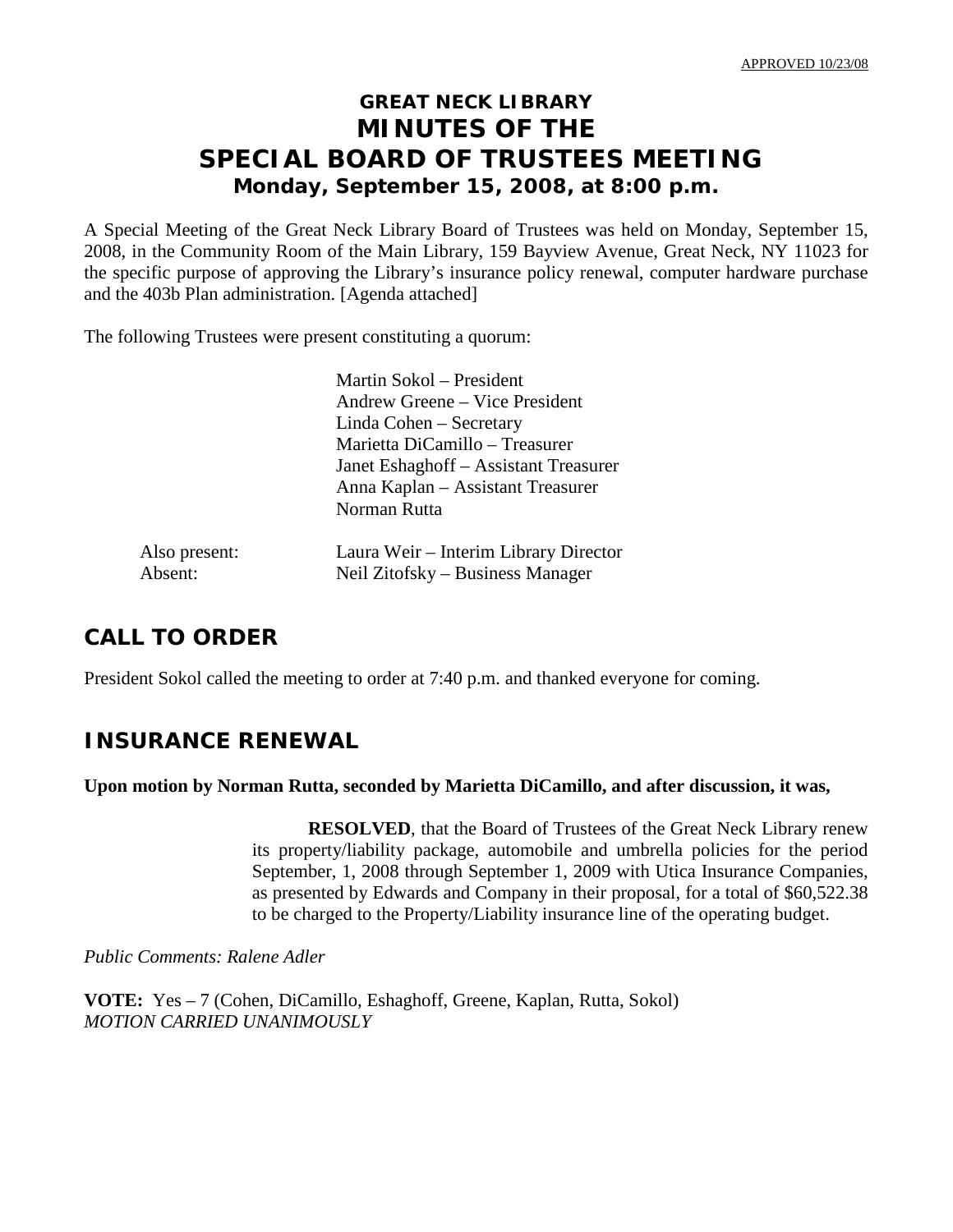## **COMPUTER HARDWARE PURCHASE**

#### **Upon motion by Anna Kaplan, seconded by Marietta DiCamillo, and after discussion, it was,**

\_\_\_\_\_\_\_\_\_\_\_\_\_\_\_\_\_\_\_\_\_\_\_\_\_\_\_\_\_\_\_\_\_\_\_\_\_\_\_\_\_\_\_\_\_\_\_\_\_\_\_\_\_\_\_\_\_\_\_\_\_\_\_\_\_\_\_\_\_\_\_\_\_\_\_\_\_\_\_\_\_\_\_\_\_\_\_\_\_\_\_\_\_\_

**RESOLVED,** that the Board of Trustees of the Great Neck Library approve the purchase of computer hardware for 60 new staff computers at a cost not to exceed \$24,000 to be charged to the Automated Library Fund line of the operating budget.

**VOTE:** Yes – 7 (Cohen, DiCamillo, Eshaghoff, Greene, Kaplan, Rutta, Sokol) *MOTION CARRIED UNANIMOUSLY*

#### **Upon motion by Linda Cohen, seconded by Marietta DiCamillo, and after discussion, it was,**

**RESOLVED,** that the Board of Trustees of the Great Neck Library approve the purchase of one Uninterruptible Power Supply (UPS) with a three Battery Backup at a cost not to exceed \$5,505 to be charged to the Automated Library Fund line of the operating budget.

**VOTE:** Yes – 7 (Cohen, DiCamillo, Eshaghoff, Greene, Kaplan, Rutta, Sokol) *MOTION CARRIED UNANIMOUSLY*

## **403b PLAN**

**Upon motion by Janet Eshaghoff and seconded by Marietta DiCamillo and after discussion, it was,**

> **RESOLVED,** that the Board of Trustees of the Great Neck Library authorize the Director to sign a contract with the Omni Group as a third party administrator for 403b plan services at a cost of \$5,000 at group discount rate for the first year (annual fees of \$3,000 thereafter) or at a cost of \$9,000 for the first year (annual fees of \$3,000 thereafter) if a group discount cannot be reached.

*Public Comments: Ralene Adler*

**VOTE:** Yes – 7 (Cohen, DiCamillo, Eshaghoff, Greene, Kaplan, Rutta, Sokol) *MOTION CARRIED UNANIMOUSLY*

### **OPEN TIME**

*Speaking: Ralene Adler*

## **ADJOURNMENT**

On motion by Marietta DiCamillo and seconded by Linda Cohen, the meeting adjourned at 8 pm.

Respectfully submitted,